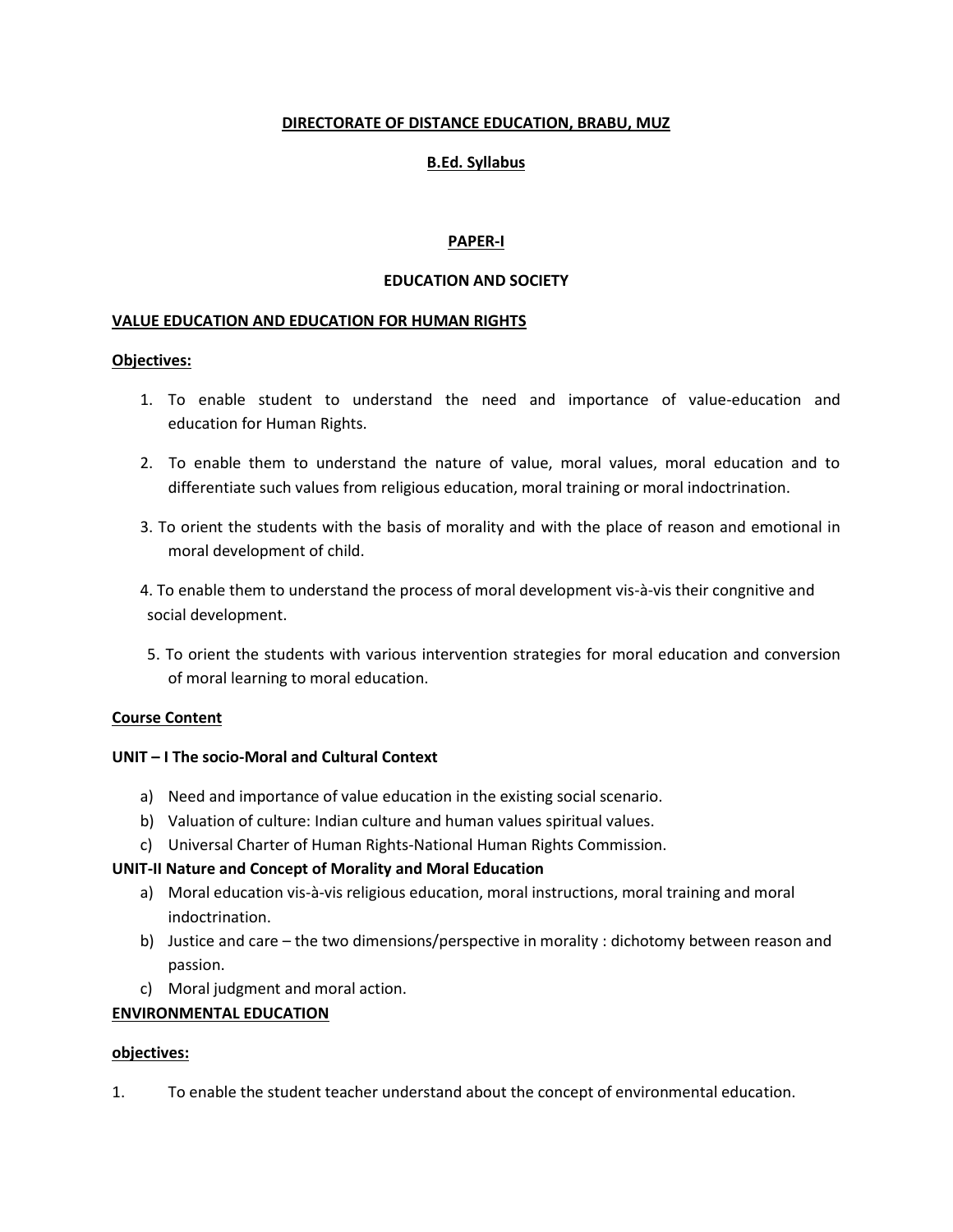- 2. To develop in the student teacher a sense of awareness about the environmental pollution, and possible hazards and its causes and remedies.
- 3. To develop a sense of responsibility towards conservation of environment, bio-diversity and sustainable development.
- 4. To develop reasonable understanding about the 4role of school and education in fostering the idea of learning to live in harmony with nature
- 5. To enable the students to understand about the various measure available to conserve the environment for sustaining the development.

# **Course Contents**

# $UNIT - I$

- (a) Environment : meaning, scope and nature of environmental education
- **(b)** Types of environmental pollution.

# **UNIT –II**

- (a) Causes and effects of environmental hazard, global and local : environmental pollution and its remedies.
- (b) Green house effect an impending catastrophe
- (c) Ozone layer depletion environmental threat, acid rain, pillar melting, rise of sea level and their implications.

# **UNIT –III**

(a) Programmes of environmental education for attitude changes among the children.

# **UNIT –IV**

Biodiversity : Conservation of genetic diversity. An important priority: learning to live in harmony with nature.

# **POPULATION EDUCATION**

# **Objectives:**

- 1. To develop in the student teacher an understanding of the concept, need and importance of population education.
- 2. To enable the students to understand various terminologies connected with population studies and factors responsible for population growth.
- 3. To develop an awareness in the student teacher of the implications of population growth on various aspects of social functioning.
- 4. To help student teacher to understand the effect of unchecked growth of population on the depletion of natural resources from the environment.
- 5. To help the student teacher to appreciate the role of population education as an educational intervention for upgrading quality of social functioning.

# **Course Contents**

UNIT –I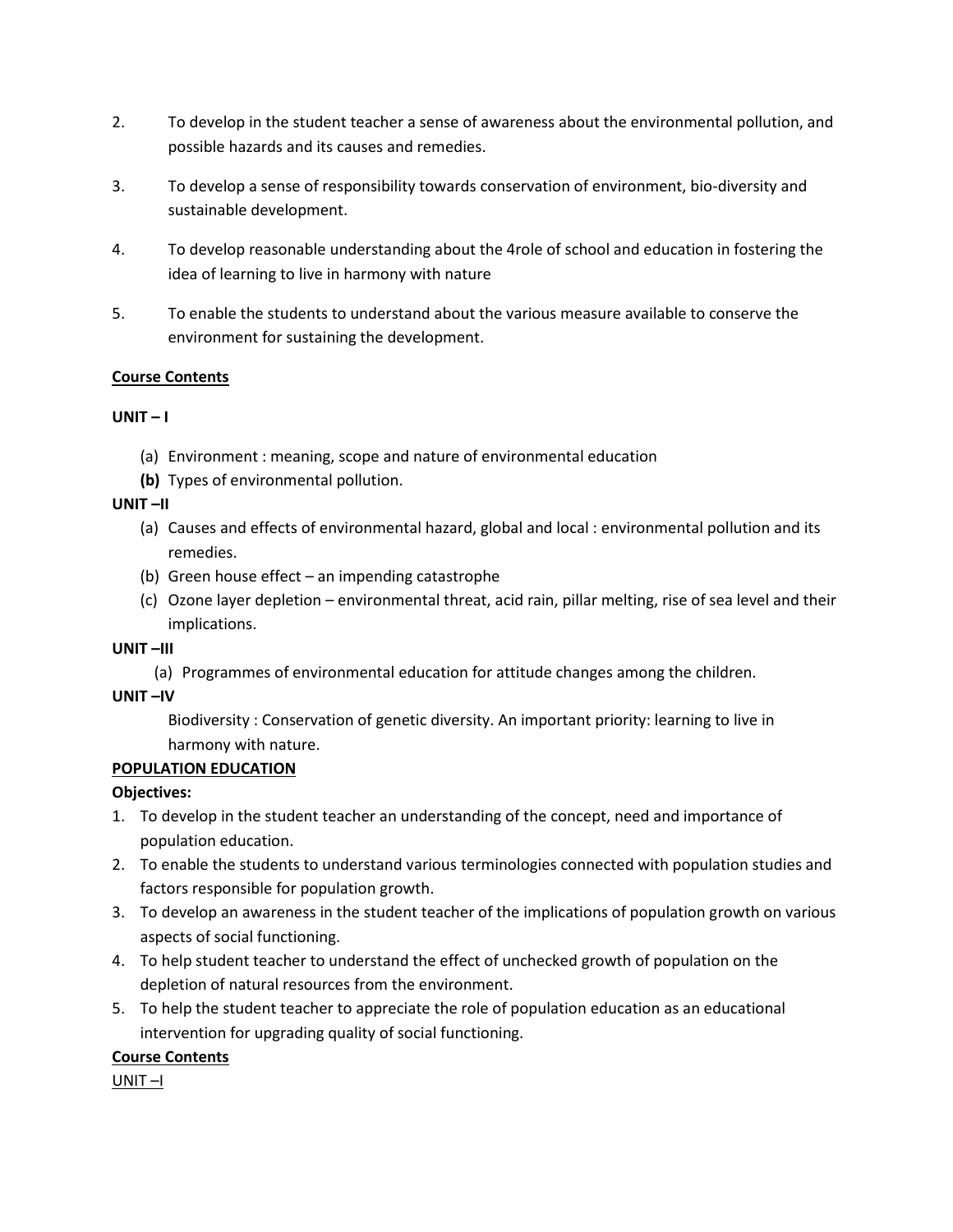Introduction: Nature and scope of population education : meaning, concept need, scope, importance and objectives.

UNIT-II

- (a) Population dynamics : distribution and density, population composition: Age,sex,rural, urban, literacy – all India.
- (b) Factors affecting population growth: fertility, morality and migration (mobility)

UNIT –III

- (a) Population and quality of life: population in relation to : Socio-economic development, health status , nutrition health services and education.
- (b) Effect of unchecked growth of population on natural resources and environment.
- (c) Population and literacy campaigns in India.

UNIT –IV

- (a) Population education in schools: Scope of population education in Schools.
- (b) Integration of population education with the general school curriculum.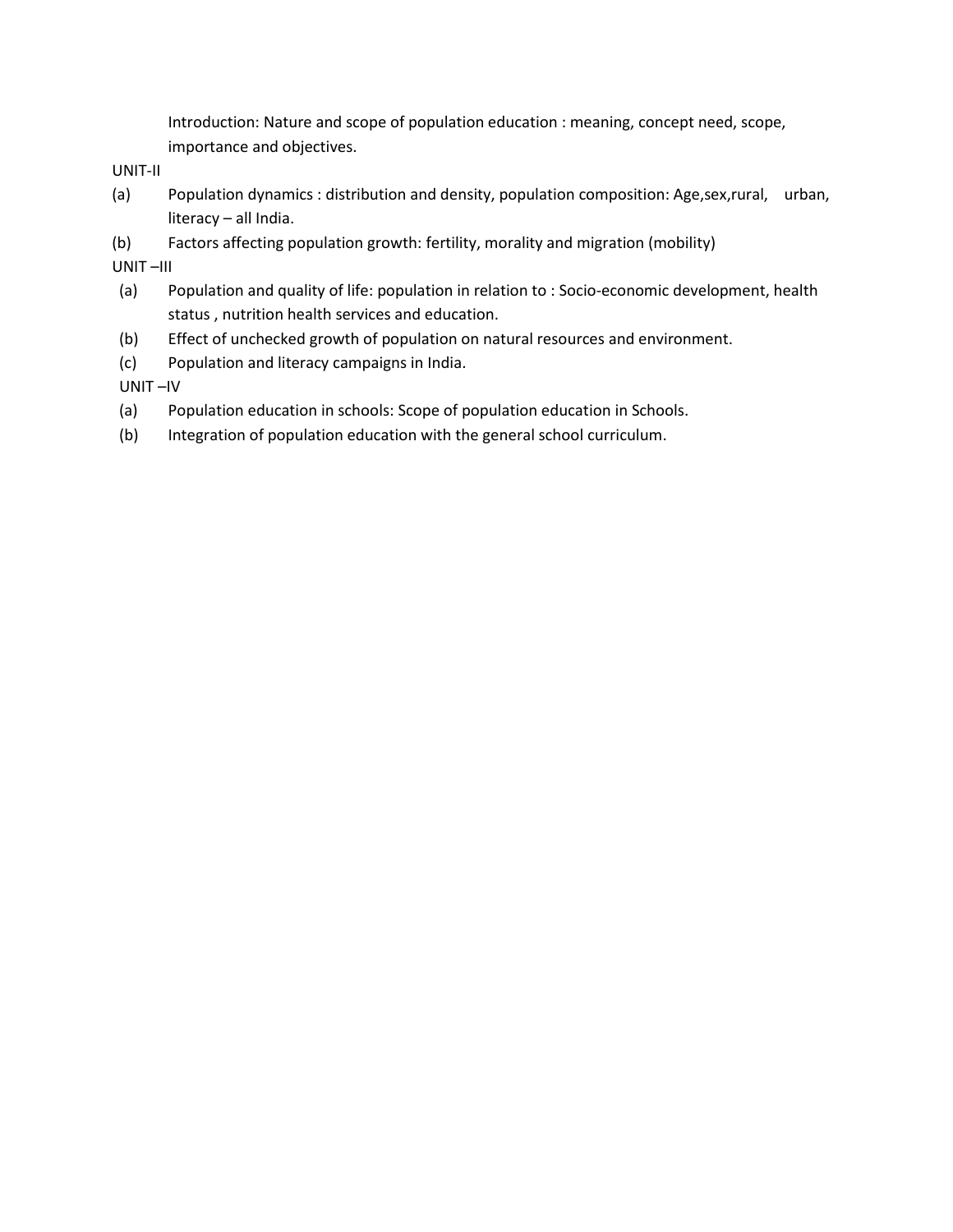### **PAPER-II**

# **EDUCATIONAL MEASUREMENT AND EVALUATION**

# **Objectives:**

- 1. To develop awareness about measurement and evaluation in Education
- 2. To familiarize the students with different kinds of psychological tests and their characteristics.
- 3. To prepare the students to understand the steps for construction of achievement and diagnostic test.
- 4. To give understanding about the concepts and applications of statistical techniques.

# **Theory:**

# **UNIT – I Measurement and Evaluation**

- a) Concept of measurement and evaluation in Education, Difference between measurement and evaluation, Scales of measurement (normal, ordinal, interval and ratio scales).
- b) Teaching- learning process and evaluation, need and importance of evaluation, Characteristics of good evaluation, continuous and comprehensive evaluation.
- c) Approaches to evaluation-Formative and Summative evaluation, difference between formative and summative evaluation. Criterion referenced& norm referenced evaluation.

# **UNIT –II Techniques of Evaluation**

- a) Psychological Tests: Knowledge about Intelligence, Personality and Aptitude tests.
- b) Characteristics of good test: (i) Validity (ii) Reliability (iii) Norms (iv)Usability
- **UNIT –III Standardized Tests**

Knowledge of standard test, Difference between teachers made tests and standardized tests, Steps in the construction and standardization of achievement and diagnostic tests.

# **UNIT-IV**

- a) Measures of Central Tendency Mean, Median, Mode & their applications.
- b) Measures of variability- Standard Deviation & their applications.

# **UNIT – V**

- a) Measure of Relative Position : Uses, Limitations and computations of
	- (i) Percentile
	- (ii) Standard Scores
- b) Norms distribution Curve: Meaning, Significance and Characteristics.
- c) Measures of Relationship: Concept, uses and computation of co-efficient of correlation using Pearson's product Moment Method (Ungrouped data) and Spearman's Rank Difference Method.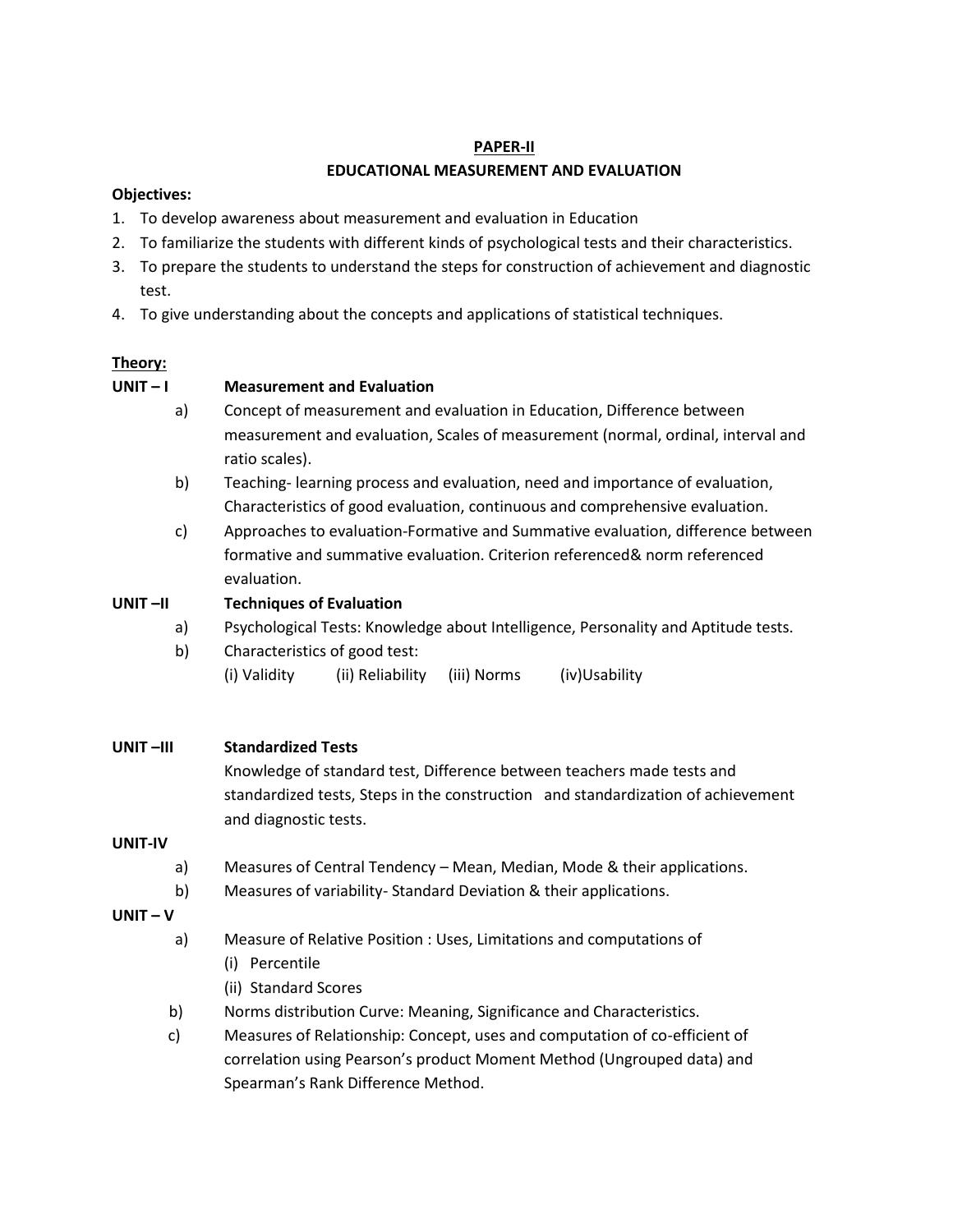# **PAPER – III EDUCATIONAL PSYCHOLOGY**

| $UNIT-I$   |                                                                                                                                                                                                                                     |
|------------|-------------------------------------------------------------------------------------------------------------------------------------------------------------------------------------------------------------------------------------|
|            | Nature, Scope and Purpose of teaching Psychology at the Higher Secondary<br>level. Various schools of Psychology and their philosophical and socio-cultural<br>backgrounds. The relevance to the emerging Indian Society and Youth. |
| $UNIT$ -II | A study of major controversial issues in Psychology with reference to:                                                                                                                                                              |
| (a)        | Learning: Meaning & factors effecting learning.                                                                                                                                                                                     |
| (b)        | Theories of Learning - Trial & Error, Insight & Conditioning.                                                                                                                                                                       |
| (c)        | <b>Transfer of Learning</b>                                                                                                                                                                                                         |
| UNIT-III   |                                                                                                                                                                                                                                     |
| (a)        | Growth & Development                                                                                                                                                                                                                |
| (b)        | <b>Factors Effecting Development</b>                                                                                                                                                                                                |
| (c)        | Role of Psychology in achieving education aims - Individual and social                                                                                                                                                              |
| UNIT-IV    |                                                                                                                                                                                                                                     |
| (a)        | Intelligence: Meaning Theories and Measurement.                                                                                                                                                                                     |
| (b)        | Methods of teaching Psychology. Lectures, Demonstration, Project, Group                                                                                                                                                             |
|            | Dynamic Problem solving. Critical incidents etc.                                                                                                                                                                                    |
| (c)        | <b>Individual Differences</b>                                                                                                                                                                                                       |
| $UNIT-V$   |                                                                                                                                                                                                                                     |
| (a)        | Role of experiments in learning Psychology.                                                                                                                                                                                         |
| (b)        | The Laboratory, equipment. Integration of theory and Practical.                                                                                                                                                                     |

**(c)** Use of aids in teaching Educational Psychology**.**

# **UNIT – VI Remembering & Forgetting:**

Nature, Process & Causes of Forgetting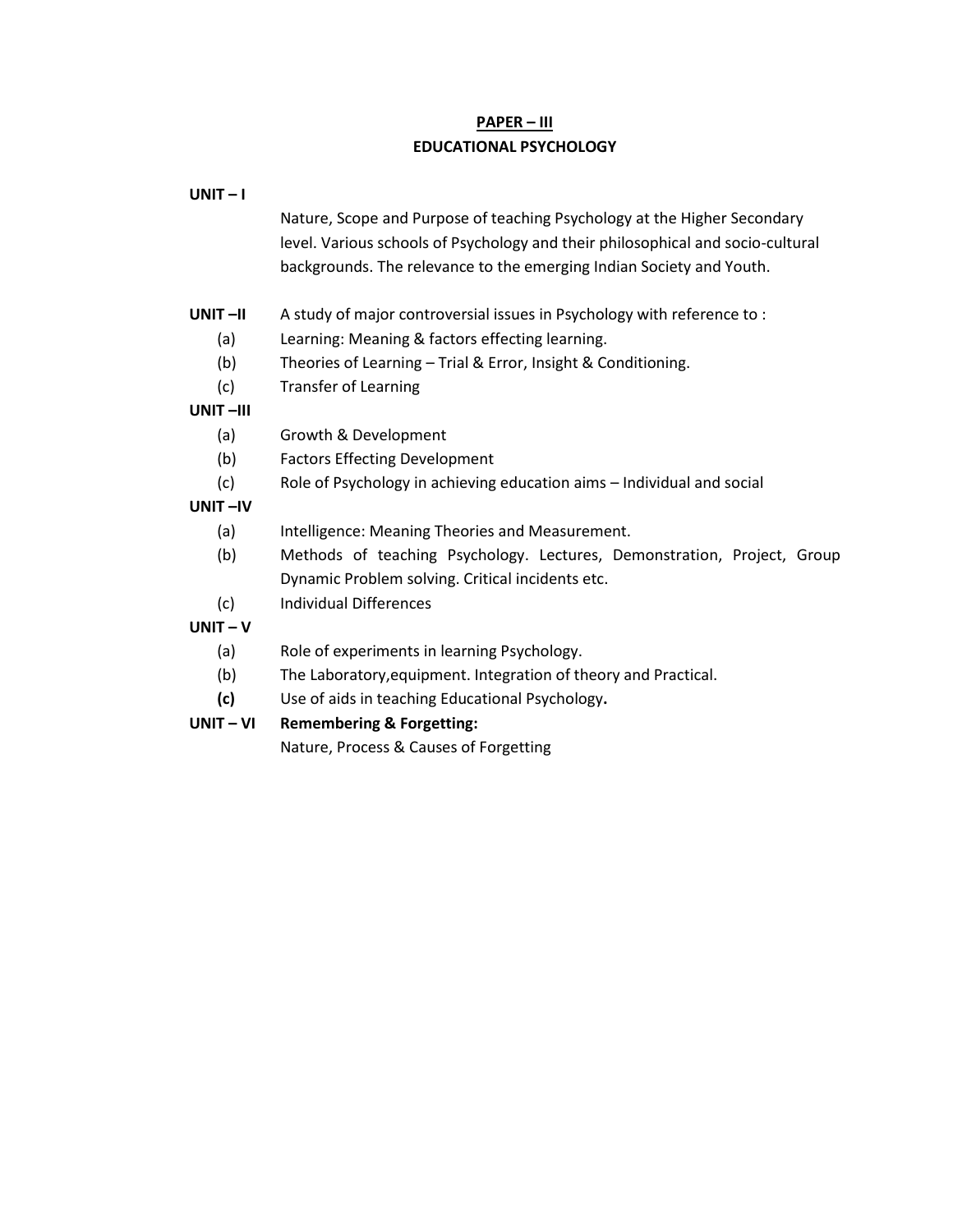### **PAPER – IV**

# **APPLICATION OF COMPUTER EDUCATION & DEVELOPMENT OF COMMUNICATION SKILLS**

### **Objectives:**

### **After undergoing this course the students will be able to :**

- **1.** Work with computers to enhance interactive teaching/learning skills.
- 2. Work with various MS Office Applications like Word. Excel and Power Point
- 3. Browse the Internet and conduct research for their lessons
- 4. Manage access to digital resources in a computer enabled classroom
- 5. Evaluate digital lesson plans, projects, presentations and research
- 6. Use computers in educational planning and designing curriculum and units.

### **Recommended Contents:**

### **UNIT – I**

- (a) Education Technology : Meaning, Scope, Objectives Types
- **(b)** Introduction to Computers Hardware, Software, Types of Computers, basis of computer architecture, Computer aided learning**.**

### **UNIT –II**

Various ways of using computers in education, instruction Design and Technology Working with computers to enhance interactive teaching/learning skills:

- (a) Curriculum framing questions
- (b) Problem Based Learning

### **UNIT –III**

Using Computer Software MS-Word for student learning, Using Computer Software MS Excel for student learning, Using Computer Software MS Power Point for student learning.

## **UNIT –IV**

- (a) Using Internet for research
- (b) Using Internet Communication tools in classroom

### **UNIT –V**

Management of access to computer/internet resources in a computer enabled classroom. Evaluation of computer internet based student projects, presentations and research work, Using Computers in Educational planning and administration.

### **UNIT –VI**

- (a) Communication: Meaning, Definition, Process &Different Components of Communication.
- (b) Communicative Skills: Factors affecting effective communication, barriers in the way of effective communication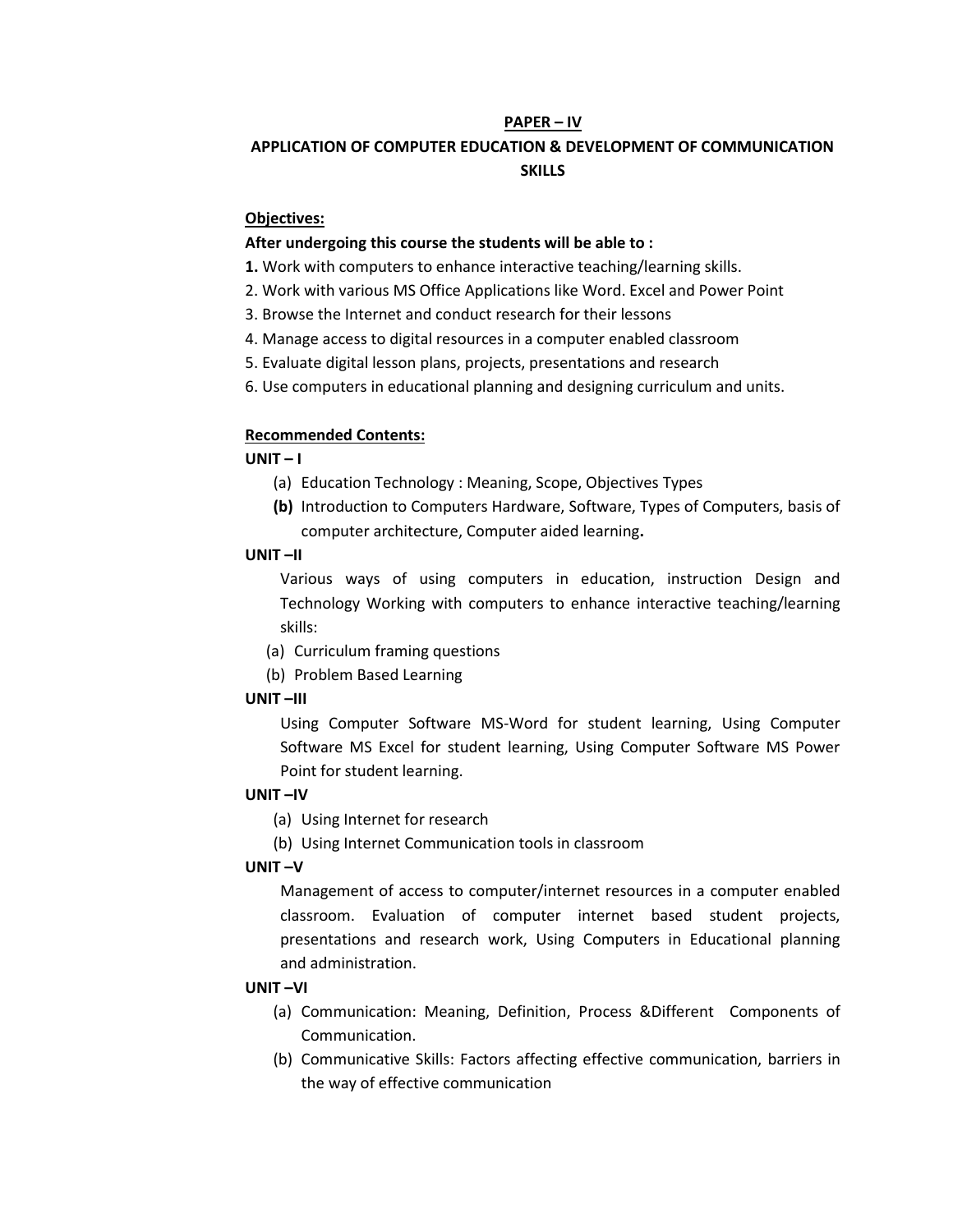# **PAPER- V**

# **WOMEN EDUCATION**

# **UNIT – I Women's Education in India**

- (a) Meaning, Importance and objectives of Women Education
- (b) Constrains and Remedies

## **UNIT –II Status of Women in India**

- (a) Reasons of their Backwardness –Social, Cultural and Economics
- (b) Role of Media in Improving Status of Women

## **UNIT –III History of Education**

- (a) Education in ancient medieval and modern India.
- (b) Different commission & committees and their recommendations for improvement of education of India.

## **UNIT –IV Programme of Women's Education**

- (a) Mahila Samakhya
- (b) Special Facilities for Girl Child Education
- **(c)** Integrated Child Development Scheme

## **UNIT –V Agencies of Women's Education**

- (a) National and International volunteer Agencies
- (b) Government & Non-government organizations.

### **PAPER –VI**

### **PERSONALITY & CREATIVE SKILL DEVELOPMENT**

- **UNIT- I Personality :**
	- (a) Meaning Definition Nature & Scope
	- (b) Types, Theories & Measurement

### **UNIT –II Creativity :**

- (a) Define creativity,Factors affecting creativity.
- **(b)** Measurement of creativity, To whom you will call a creative student.

### **UNIT –III Classroom Performance:**

- (a) Body Language, Manners, Etiquette.
- (b) Social Skills, Public Relations, Rapport building, Life Skills.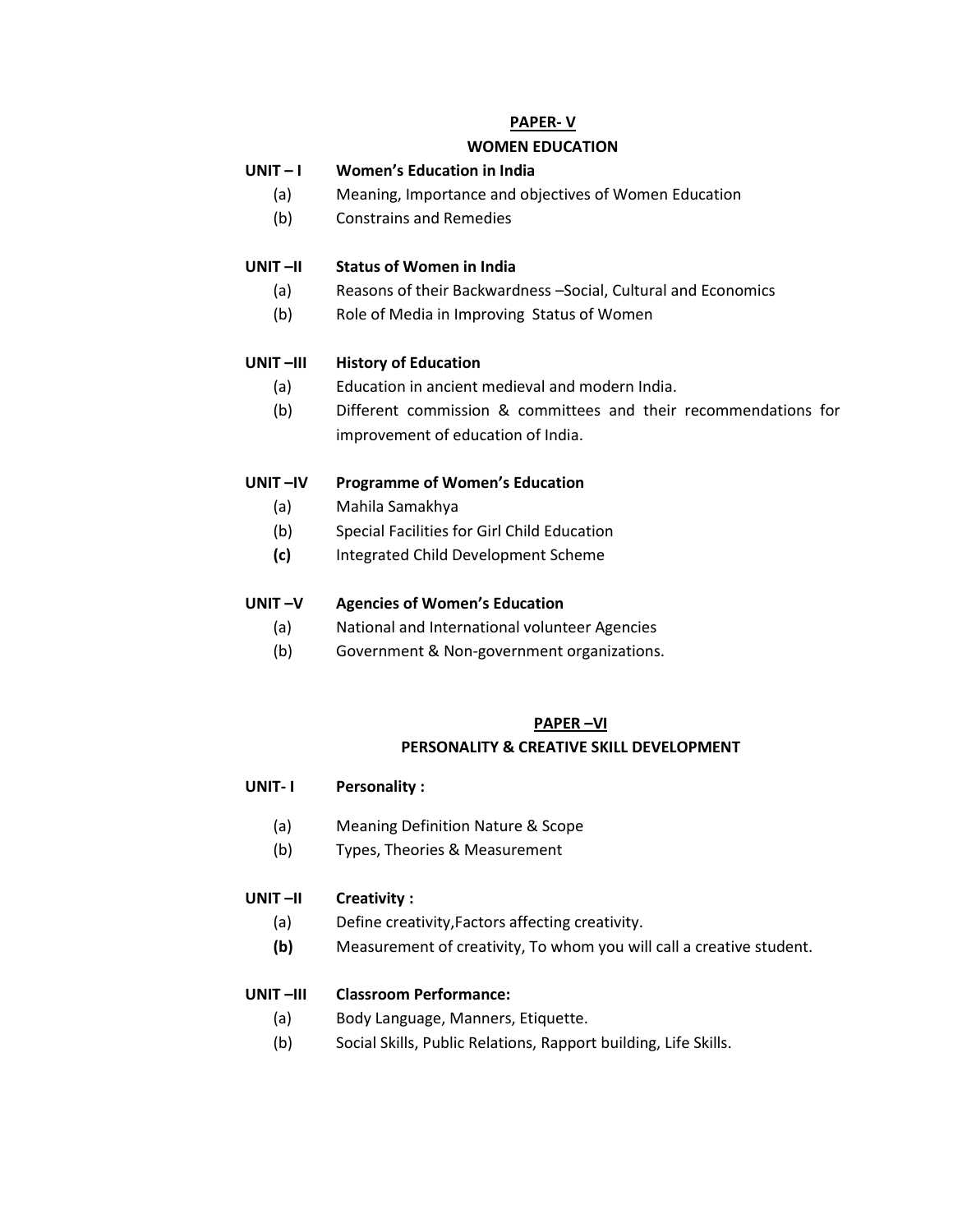### **UNIT – IV Special Education**

- (a) Physically challenged students, gifted, backward & slow learners.
- **(b)** Intervention & Special Education for Various forms of exceptionality

### **UNIT -V Motivation**

- (a) concept sources of motivations internal&external
- (b) Theories & Techniques of Motivating a slow learner or student of defective personality makeup.

# **METHODS OF TEACHING PAPER –VII**

Trainees will be required to acquaint themselves thoroughly with School syllabi in their respective subjects.

An accurate and up to date knowledge of the subject contents a part from the knowledge of the methods shall be expected of them.

Out of the Methods subjects, a candidate shall any two. The Choice of subjects may be restricted owing either to the non-provision of one of more subjects listed here under or to restriction imposed by a college on the choice of the combinations of methods subjects.

### **The methods subjects are the following:**

**Social Studies, Science, Mathematics, English, Hindi, Urdu, Primary Education, Sanskrit, Commerce, Home Science,**

### --TEACHEING OF SOCIAL STUDIES--------------

### **UNIT – I Objectives, Scope and Curriculum**

- **(a)** Meaning and nature of Social studies
- **(b)** Aims and objectives of teaching of Social studies at School stage and skills to be developed among school students
- **(c)** General principles of curriculum framing, principals of selection and organization of content.
- **(d)** Presentation of the subject matter of Social studies at secondary level

### **UNIT –II Methods of Teaching and Resources of Social studies**

- (a) General principles and maxims of teaching in relations to Social Studies.
- (b) Methods of techniques of teaching Social Studies.
- (c) Traditional methods
	- Modern methods
	- Importance and need of textbooks
- **(d)** Qualities of Social studies teachers.

### **UNIT –III Teaching Aids for Social Studies.**

- (a) Traditional Aids Blackboard,Textbooks
- (b) Verbal Aids- Story, Example, Dramatization.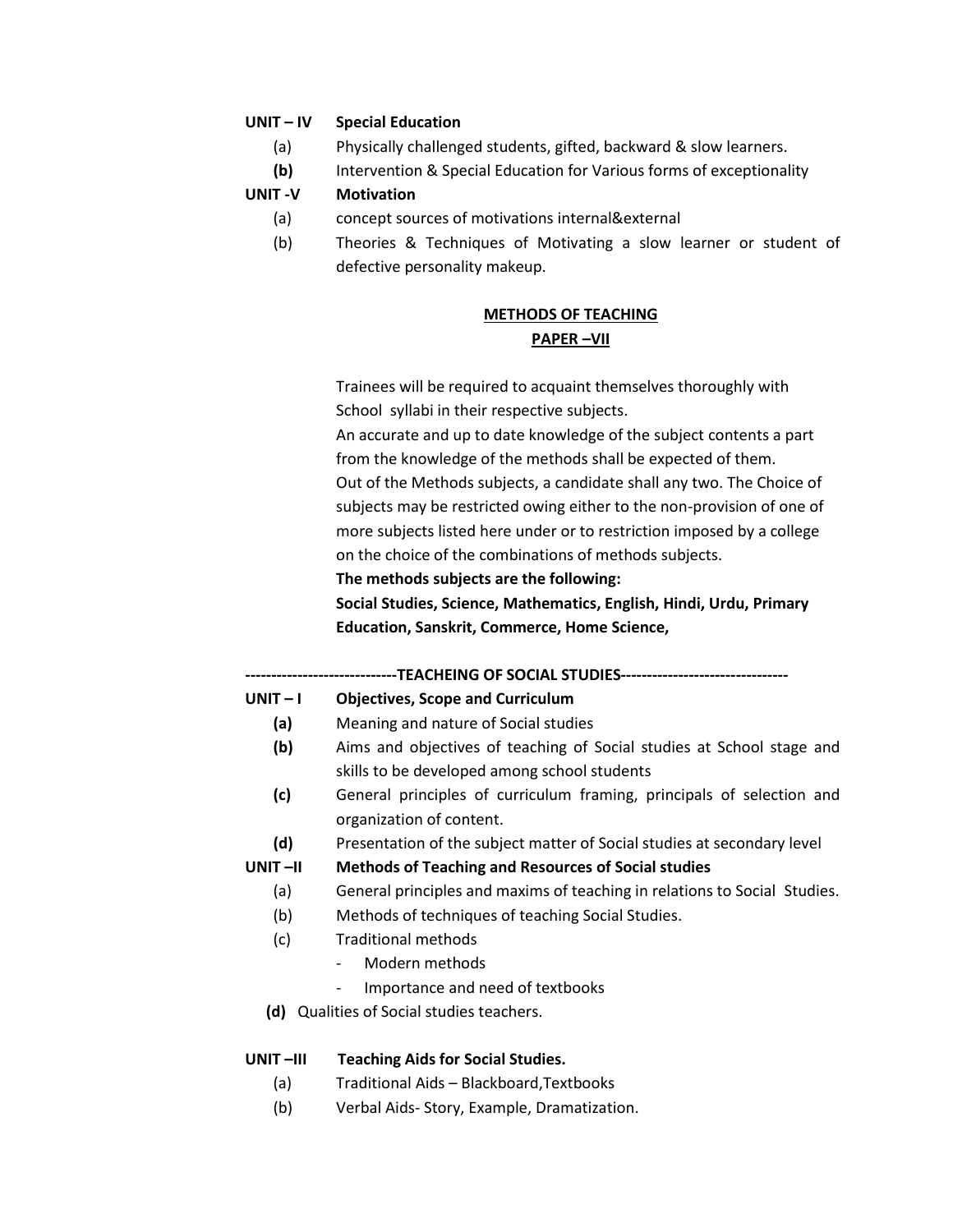- (c) Visual Aids- Bulletin Board Historical Charts, Historical Maps, Real Objects, Specimen, Models, Picture, Photographs
- (d) Audio Aids-Ratio,Tape,Recorder
- (e) Audio Visual Aids: Historical filmstrips, T.V.
- (f) Social Studies Room/Corner in School
- (g) Excursion, Excavations, Field work, Museum, Exhibition of social and cultural life of people.

### **UNIT –IV Lesson Planning –Meaning, Importance & Approaches**

- (a) Year Plan
- (b) Unit Plan
- (c) Lesson Plan : Steps, Exponents of Lesson Plan
- (d) Unit test

# **UNIT –V Evaluation in Social Studies**

- (a) Meaning and purpose of Evaluation, steps of Evaluation.
- (b) Techniques of Evaluation-Essay Type, Short Answers and Objective types test items Evaluation and values related to social studies.
- (c) Construction of Unit test.
- (d) Writing Objective type test items under the Cognitive, Affective and Psychomotor Domains.

**--------------------------------------------TEACHING OF SCIENCE------------------------------**

# **UNIT – I Nature and scope of modern Science, impact of science on modern communities**

- (a) Aims and objectives of Teaching Science in School.
- (b) Bloom's Taxonomy & its applications.

### **UNIT –II History and modern Trends in Science curriculum**

- (a) Principles of planning Science curriculum at school level.
- (b) Co-curricular & non-formal approaches: Field trips, Science clubs, organizing Science firs & exhibition.

## **UNIT –III Methods of teaching Science& their practical applications**

- (a) Different methods& approaches of teaching science at secondary level.
- (b) Planning for teaching: lesson plans, Unit planand year plan.

### **UNIT –IV Important of teaching materials**

- (a) Preparation, Selection & Use of teaching aids.
- (b) Team teaching, Seminar presentation, microteaching & computer assisted teaching.

### **UNIT –V Evaluation: Comprehensive and Continuous Evolution**

- (a) Types of Test: Objective, Essay Type& Short Answer type, Diagnostic Test & Remedial Test, Achievement Test.
- (b) Criterion Referenced Test and Blue print.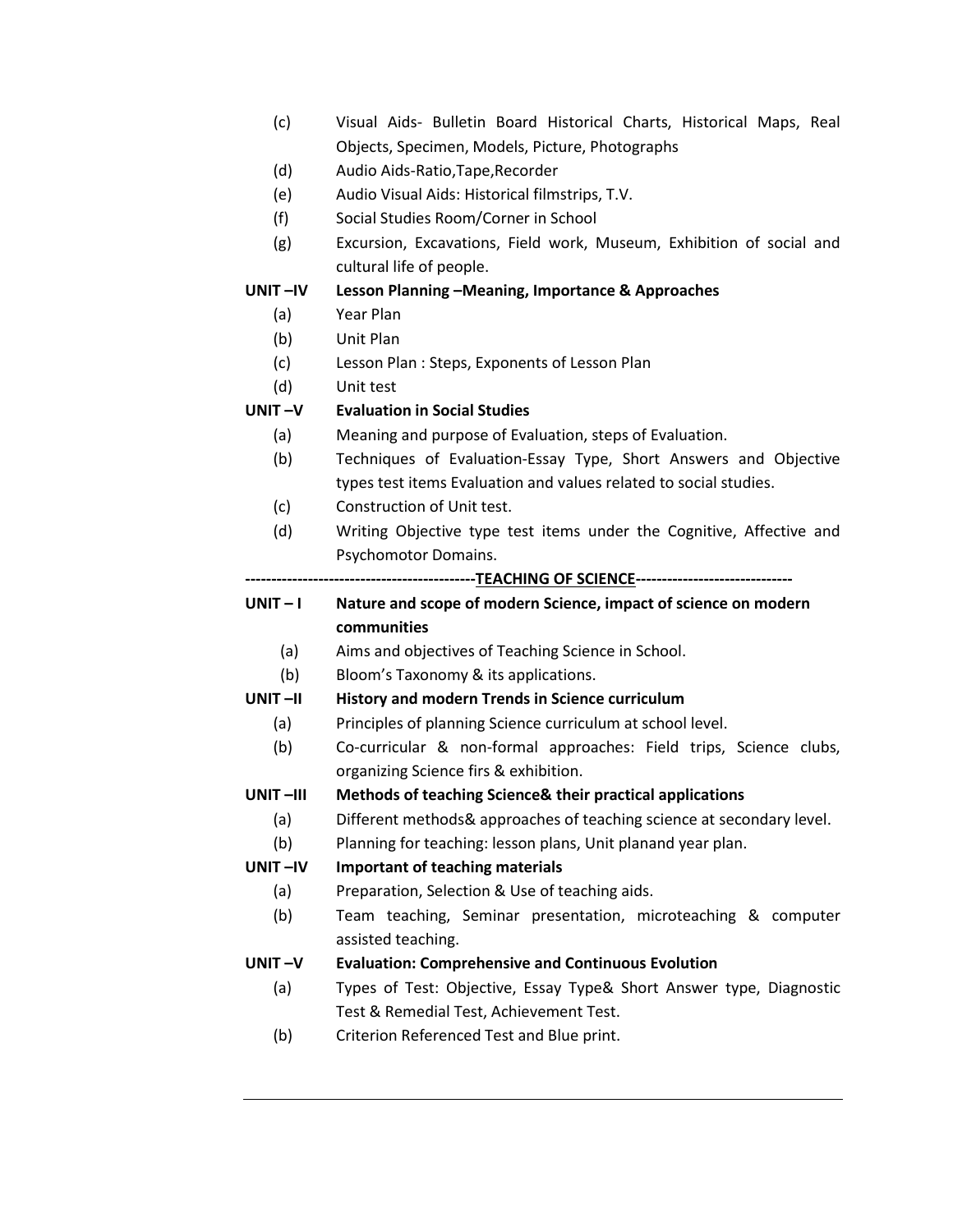# **TEACHING OF MATHEMATICS-----------------------**

# **Objectives:**

# **The course will try to develop among the prospective secondary school teacher:**

- (a) Understanding of nature of mathematics
- (b) Understanding of historical development leading to concepts in modern mathematics.
- (c) Understanding of learning theories and their applications in mathematics education.
- (d) Improve their competencies in secondary level mathematics.
- (e) Understanding various instructional strategies and their appropriate use in teaching mathematics at the secondary level.
- (f) Under standing preparation and use of diagnostic test and organize remedial teaching.
- (g) Application of appropriate evaluation techniques In mathematics.

## **Course Content:**

# **1. Introduction to Mathematics Education**

- **-** Nature of Mathematics (axioms, postulates, patterns and language of Mathematics)
- Values of teaching Mathematics
- Aims and objectives of teaching Mathematics
- Integration of Mathematics with other subjects

# **2. Historical developments in Mathematics**

- **-** Historical development of Notations and Number Systems
- Contributions of Indian Mathematicians (Ramanujan,Aryabhatta, Bhaskaracharya)

# **3. Place of Mathematics in Secondary School curriculum**

- **-** Principles of curriculum construction
- Critical evaluation of the curriculum in use in Mathematics at the Secondary stage.
- Qualities of a good Mathematics textbook and its evaluation.

# **4. Instructional strategies in teaching Mathematics**

- **-** Inductive, deductive approach
- Analytic and Synthetic approach
- Heuristic and project approach
- Graded assignments in Mathematics
- Problems solving
- **5. Organization of teaching Mathematics and their related problems**
	- **-** Developing objectives of teaching Mathematics in behavioural terms (Bloom's taxonomy)
	- Preparation of lesson plan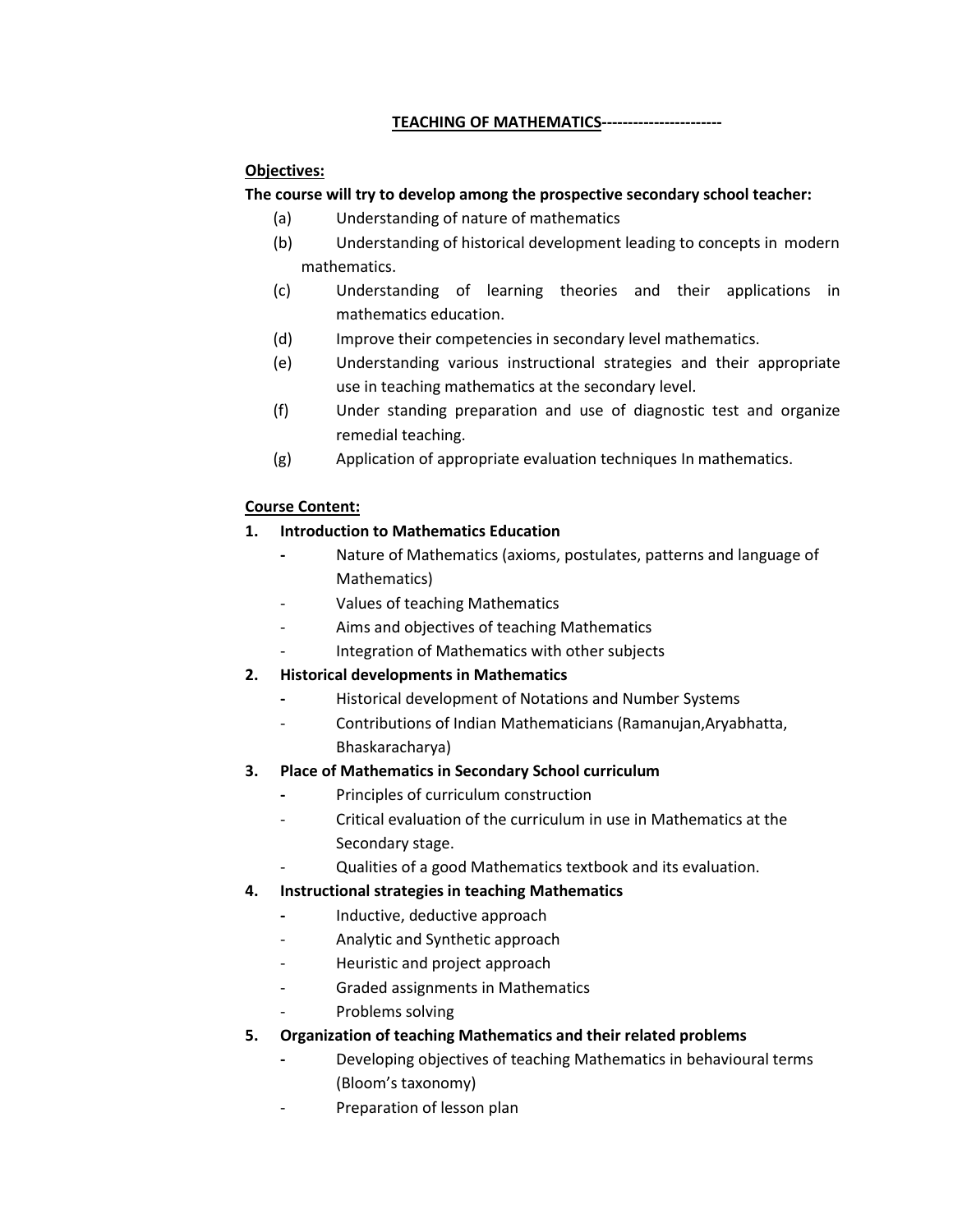- Selecting appropriate instructional strategies related to various topics included in secondary classes of the CBSE in the following areas,.
- Teaching of Arithmetic (Commercial Maths)
- Teaching of Algebra (Sets, relation, functions and algebraic identities)
- Teaching of Geometry (Congruent and Similar triangles)
- Teaching of Trigonometry (t-ratios, Heights and Distances)
- Teaching of Statistics (Measures of Central Tendency)
- Teaching of Menstruation (Surface areas and volumes of solid figures)
- Mathematics clubs

### **6. Diagnostic test and remedial teaching in Mathematics**

- **-** Nature and constructions of diagnostic test
- Error analysis
- Different models of lesson planning
- Annual, term, unit lesson planning
- Criticism of lessons being observed

### **------------------------------------------- TEACHING OF ENGLISH----------------------------**

### **UNIT – I Objectives of teaching and learning of English at Secondary level**

- Aims and Objectives of teaching English
- Second languages learning and mother tongue learning
- The function of second language in a multilingual society
- Role of English in India and its place in the School curriculum
- The curriculum of English in the secondary schools
- **Qualities and role of the English teacher**

### **UNIT –II Methods and approaches –Need and importance**

- Grammar cum translation method
- Direct method
- Bilingual method
- Communicative approach
- Structural approach
- Audio-Visual Aids-Importance and types Projective/Non-Projective Aids/Language

### **UNIT –III Lesson Planning and Teaching of Skill**

- Meaning, importance and steps of lesson planning
- Teaching prose
- Teaching poetry
- Teaching grammar
- Teaching composition
- Maxims of teaching

### **UNIT –IV Inculcation of Skills**

- Listening comprehension
- Making notes while listening
- Spoken English: Types and modes of spoken English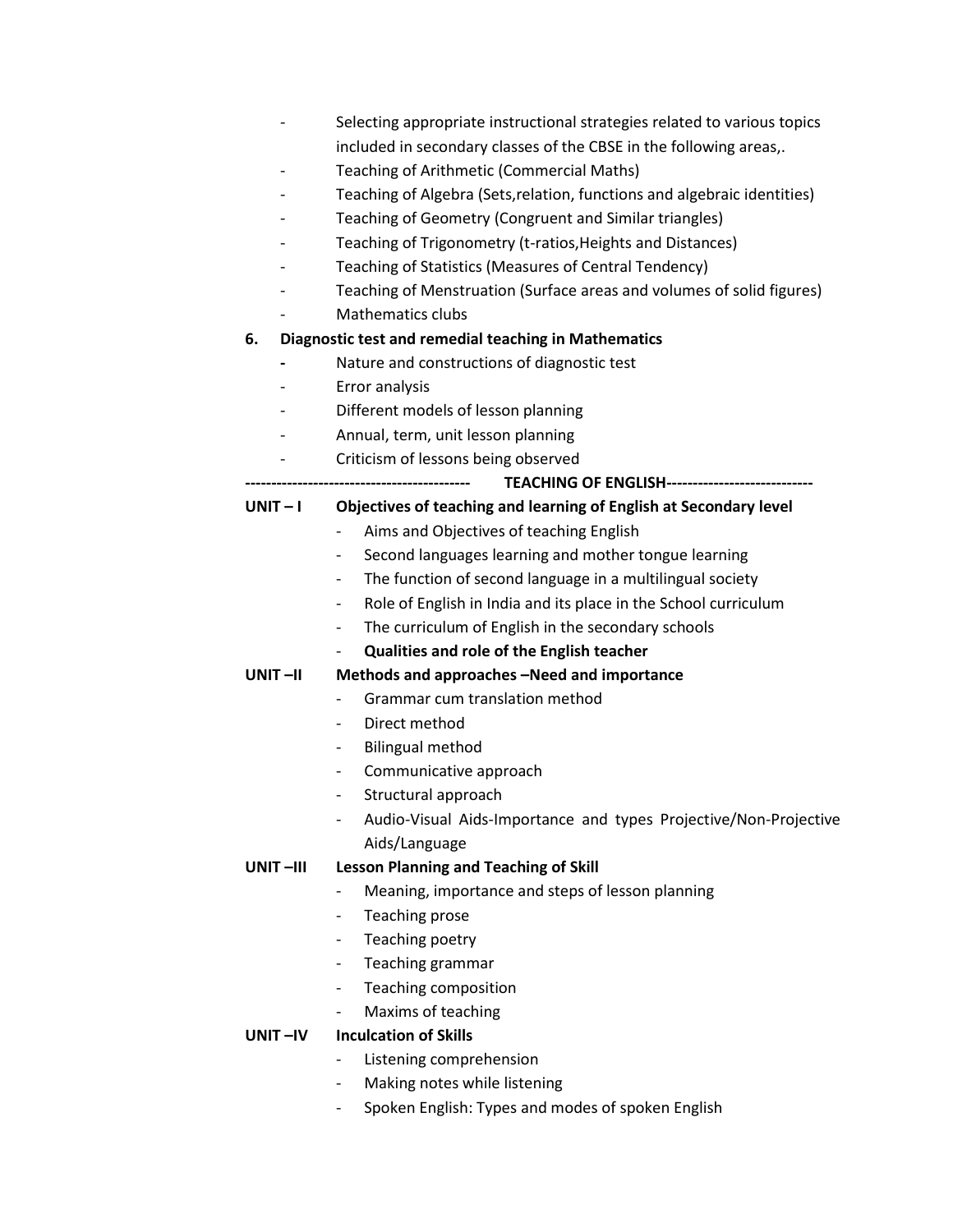- Good reading habits- Reading with appropriate speed for various purposes such as studying, looking for information, scanning etc.
- Good writing habits with correct punctuation
- Languages games

### **UNIT –V Evaluation – New Directions in Evaluation**

- Evaluation in English
- Continuous and comprehensive evaluation, Diagnostic tests and remedial test, remedial technique, enrichment technique.
- Self-evaluation and Self-correcting exercise
- Achievement of records in English
- Writing objectives type test items under the cognitive, affective and psychomotor domains
	- Different Kinds of exercises, check lists, probes and process records

**----------------------------------------------TEACHING OF HINDI------------------------------**

### $\frac{1}{2}$ काई  $-1$

#### माध्यमिक स्तर पर हिन्दी शिक्षण के उद्देश्य  $-$

- माध्यमिक स्तर पर हिन्दी भाषा को प्रथम एवं द्वितिय भाषा के रूप में पढ़ाने का उद्देश्य।
- भारत में मातृभाषा के रूप में हिन्दी भाषा एवं माध्यमिक स्तर के पाठ्यकम में इसका स्थान।
- माध्यमिक स्तर पर हिन्दी भाषा का पाठ्यक्रम।

#### इकाई  $-2$

### शिक्षण विधि एवं तकनीकी-

- हिन्दी भाषा शिक्षण की विधियाँ एवं तकनीकी।
- हिन्दी भाषा के प्रयोग एवं अभ्यास का महत्व।

#### $\overline{s}$ कार्ड $-3$

#### पाठ योजना एवं शिक्षण कौशल-

- हिन्दी गद्य की पाठयोजना एवं शिक्षण।
- हिन्दी कविता की पाठयोजना एवं शिक्षण।
- हिन्दी व्याकरण की पाठयोजना एवं शिक्षण।

### इकाई–4

#### मुल्यांकन—

- मूल्यांकन की नई दिशाएँ।
- सतत एवं बौद्धिक मूल्यांकन
- उपचारात्मक जाँच, निदानात्मक जाँव एवं निदानात्मक तकनीकीयाँ।

#### इकाई $-5$

#### आदतों का निर्णाण।

- सुनकर समझना।
- उचित आरोह–अवरोह
- सम्प्रेषण अभ्यास।
- बोलने के विभिन्न तरीके-कथन, कहानी,सस्वर वाचन,नाटक, कविता पाठ।
- पढ़ने की अच्छी आदतें-कथन,विभिन्न उद्देश्यों के लिए उचित गति से पढ़ना-अध्ययन,सूचना प्राप्ति महत्वपूर्ण बिन्दू।
- पाठ्य पुस्तक के विश्लेषण का अभ्यास संगठन के लिए।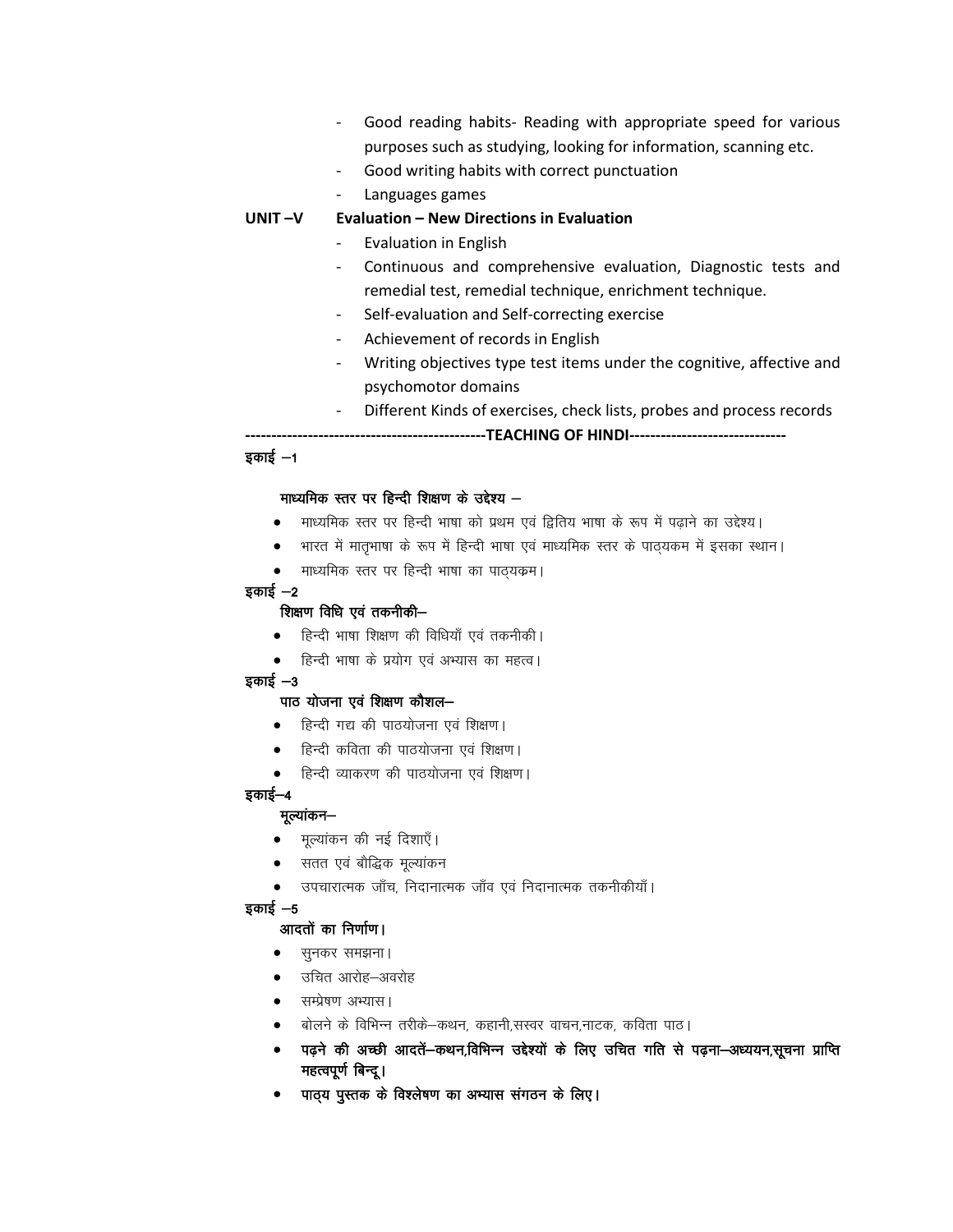# **UNIT–I Objectives of teaching and learning of Urdu at Secondary Level**

- Mother Tongue Learning –role and Importance of Mother tongue.
- Aims and Objectives of Teaching Urdu.
	- As First Language
	- As second Language
	- As Third Language
- Role of Urdu in India and its place in the School Curriculum.
- The Curriculum of Urdu in the Secondary School.

# **UNIT –II Methods and Approaches**

- **•** Translation Method
- Direct Method
- Bilingual Method
- Discussion Method
- Structural Approach
- Communicative Approach

## **UNIT –III Teaching of Skills**

- Teaching Prose
- **•** Teaching Poetry
- Teaching Grammar

# **UNIT –IV Inculcation Habits**

- **Listening Comprehension**
	- Practice in Listening and Comprehension
	- Implications of Stress and Intonation
- **Communication Habits**
	- Use of Spoken Forms in Dialogue, Stories, Reading Aloud. Dramatization and Poetry Reading
	- Correct use of stress and Intonation and Division of Utterance into Meaningful Word-Group

# **Good Reading Habits**

- Reading with appropriate Speed for Various Purposes Such as Studying, Looking for information, Scanning etc.
- Reading for overall comprehension, Practice of analyzing a Text for Organization.
- Reading for Facts, Reasoning, Logical Relationship, Definitions. Generalisations. Understanding Diagrams.
- **Reading Manuals, Charts, Schedule and Rule Books**
- **Good Writing Habits**
	- Advanced mechanics of Writing i.e., Spelling , Punctuation, indenting. Title and Sub title of Sections Underlining, Quotations,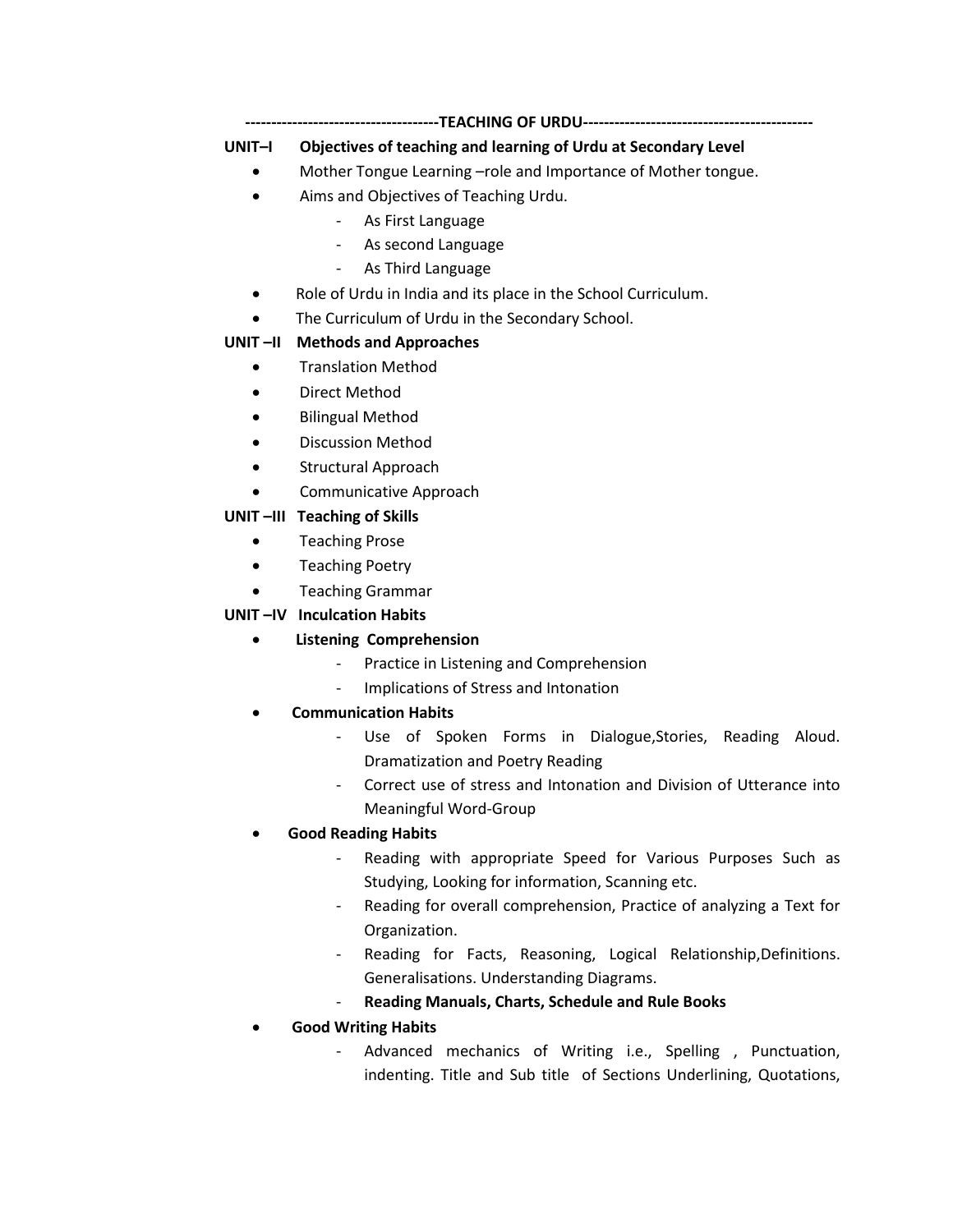Use of Parentheses, Use of Abbreviations, Capital Letters and Correct Forms of Address in Letters. Applications etc.

### **UNIT- V Lesson Planning**

- prose-Fictional and Non-Fictional, Informative, Descriptive and Emotional.
- Poetry –Development of the Emotional Aspect. Expression and its Aesthetic sense. Components of poetry Teaching.
- Grammar
- Composition-Relationship between oral and Written Composition
- Audio-Visual Aids-Importance, Types, Production and Usage.

**------------------------------------------TEACHING PRIMARY EDUCATION-----------------------------** Importance of Primary Education,Aims and Objective of Primary Education, Curriculum for Elementary Schools; Text book in Primary Education. Teaching Aids Elementary School Building, Library and Laboratory, Single teacher and multiple Class; Methods of teaching different subjects in Elementary Schools; Elementary School teacher and the community; teaching of language skills.

### **-------------------------------------TEACHING OF SANSKRIT---------------------------------------------**

- 1. Aims of teaching Sanskrit Contrast and comparison with those of a modern Indian language and a foreign language, specially English. The Position of Sanskrit in India. The cultural, practical, literary and linguistic value.
- 2. The place of Sanskrit in School curriculum; the stage at which Sanskrit may be begun, Sanskrit in the early and later stages differences in scope and standards.
- 3. The ancient Indian Method of language teaching. The Patsalaand transaction methods. Their advantages and limitations. The direct method. Its main Principles, possibilities of the different methods being adopted in combination.
- 4. Sanskrit phonetics, Ear-training and drill.
- 5. Oral work, drilling vocabulary building, simple oral composition. The use of Kosha and Dhatupathas. Visual Aids, Dramatics, Eurhythmics.
- 6. Written work-Dictation, transcription, spelling and pronunciation, simple composition exercises, reproduction after oral composition Free composition.
- 7. Reading to follow conversation , various methods of reading. Their relative merits and demerits. Recitation of prose and poetry . Difference in Structure. Appreciation of the musical quality of Sanskrit passages.
- 8. Translation. From Sanskrit to mother tongue and Voce-versa. The practical and linguistic values, stage at which to be introduced, Correlation with grammar.